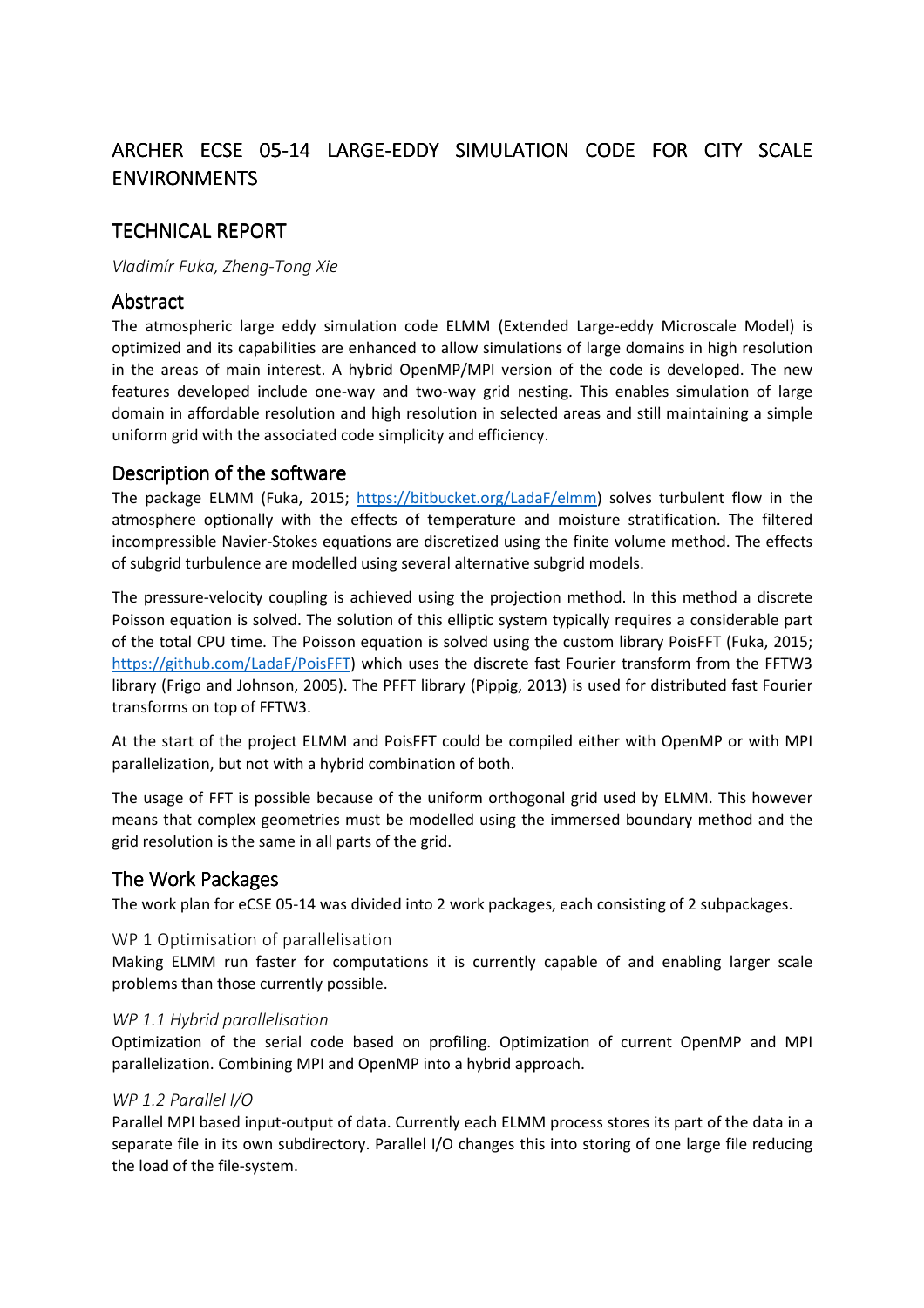#### WP 2 Grid nesting

Also called domain nesting. Developing a new capability which enables simulation of large areas with a coarse grid and at the same time simulation of selected areas in high resolution.

#### *WP 2.1 One-way nesting*

In one-way nesting approach, the nested grid domain can behave like a usual model run, but must get its boundary conditions from the host domain. The boundary conditions must be interpolated from the processes which constitute the outer coarse domain. The outer domain does not influence the flow in the outer domain.

#### *WP 2.2 Two-way nesting*

In two-way nesting the inner domain solution feedbacks on the outer domain solution.

### Results of WP1.1

The serial efficiency of ELMM was improved in several ways. Several important 3D loop nests contained if conditions which tested if the grid point needs to be treated differently due to closeness of a solid wall. These were eliminated. In certain cases this means duplicating of part of the work as certain terms have to be first added in all points and then subtracted later when the point is found in a list of wall points. An example would be too large to fit in this report. The reader can refer to the source code repository at https://bitbucket.org/LadaF/elmm/.../src/dynamics.f90 and compare subroutines MomentumDiffusion and MomentumDiffusion\_nobranch (the old and the new version). The overall effect is clearly positive. A single node comparison of ELMM showed 20% speed increase after optimization.

To optimize OpenMP parallelized loops the collapse clause was added where applicable to extend the potential for scaling when the number indexes in the outermost loop is small. Extensive testing was used to determine best scheduling parameters. Different loop nests use static, dynamic and guided scheduling based on the testing. The most important 3D loops have run-time scheduling and the final scheduling type can be set by the user based on tests made for a particular problem on a particular machine. Our tests on ARCHER suggest that the dynamic scheduling is optimal in most cases.

Hybrid OpenMP/MPI parallelism was developed in ELMM assuming the MPI\_THREAD\_SERIALIZED threading support in the MPI library. That means that no 2 threads are permitted to execute MPI communication at the same time in a single MPI process. This choice was made because of the low support of MPI\_THREAD\_MULTIPLE in high performance libraries.

The most difficult part of the update to hybrid parallelism was the PoisFFT library. Depending on the boundary conditions either the 3D distributed fast Fourier transforms routines from the PFFT library are called or custom scheme calling a sequence of lower-dimensional transposes is called. The distributed fast Fourier transforms require several steps of global array transpose for reordering the array so that the second or third array index is laid out contiguously in memory of each process and distributed between the processes in the right way. In PFFT this step is done automatically, but for the custom scheme it is done in PoisFFT explicitly. In this important step it was only possible only to parallelize by threads the local re-ordering operations while the call to MPI\_AllToAllV() is only performed by a single thread. It was expected that the hybrid parallelism will help with the scaling of the Poisson solver for high numbers of cores by lowering the number of processes to communicate in MPI\_AllToAllV() by an order of magnitude.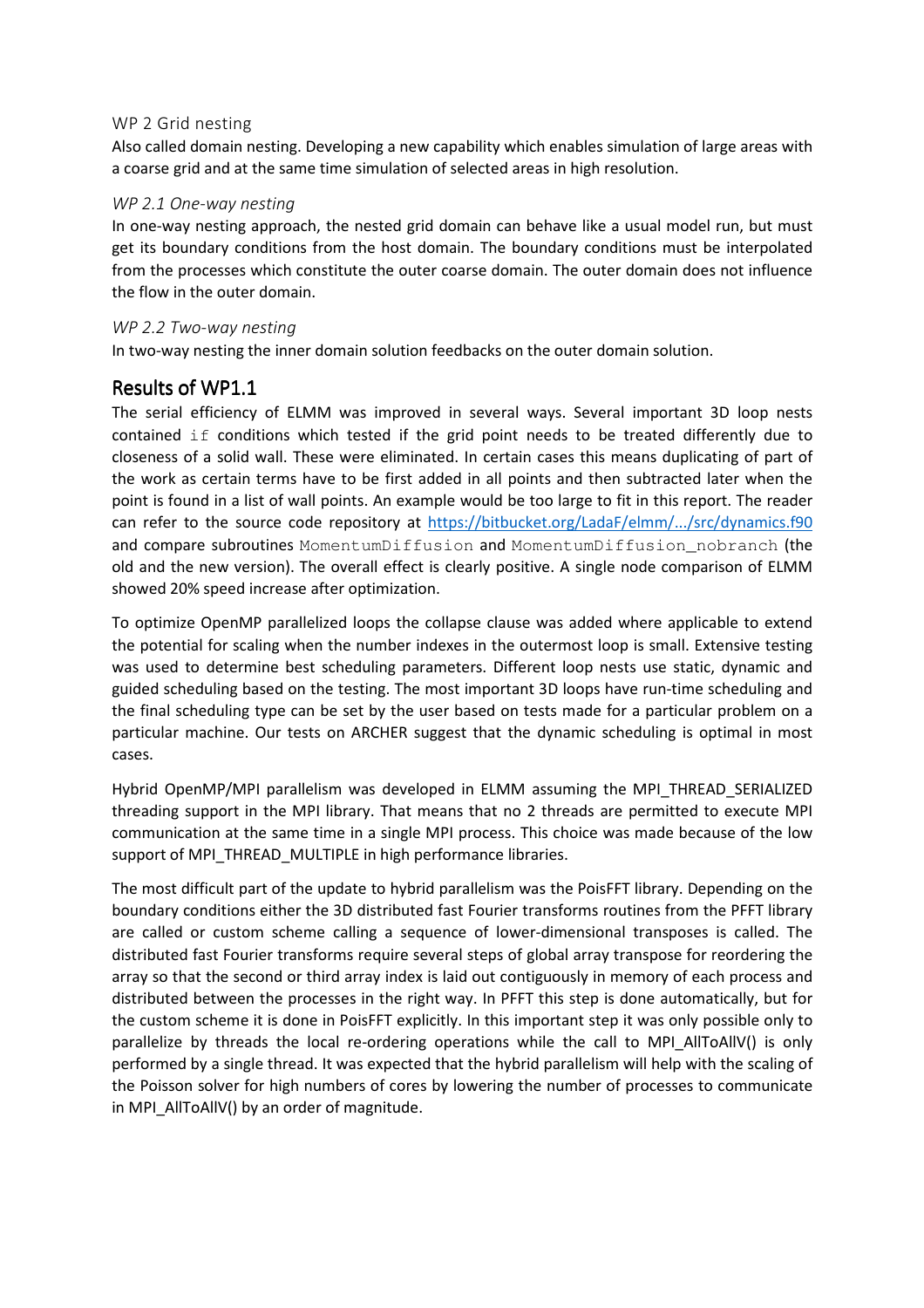The solution of the Poisson equation is the part which is expected to have the most difficulties with the parallel scaling because the equation is elliptic and the solution in every point is dependent on every other grid points distributed across all processes.

#### SCALING

The parallel scaling of ELMM was tested on ARCHER with the GNU (GCC) programming environment version 5.2, FFTW version 3.3.4 and PFFT library version 1.0.6.

The test-case selected was derived from the geometry used in the DIPLOS project. The grids used routinely in the project used 7.1 and 28.3 millions of cells. The boundary conditions are a solid wall on the bottom and free-slip boundaries on the top and in the spanwise direction. The inflow has a synthetic generator of turbulence and the outflow is a zero-gradient condition with a sponge layer damping any incoming fluctuations. In the weak scaling test the grid size for one node was kept constant at 885 thousand cells. In the strong scaling test the whole domain size was kept constant at 56.6 million cells.

The total wall times of the program were divided into two parts. The time spent in the Poisson solver and the remaining part spent in ELMM proper.

We tested both the strong scaling and the weak scaling and the pure MPI version and the hybrid OpenMP/MPI version.

Because the Poisson solver PoisFFT uses the fast Fourier transform (FFT) the complexity of the algorithm does not grow linearly with the size of the problem but with  $O(n^*log(n))$ . Therefore, linear scaling of the Poisson solver cannot be expected.



**Figure 1 Weak scaling of ELMM performance: a) pure MPI, b) hybrid MPI/OpenMP** 



**Figure 2 Strong scaling of ELMM performance: a) pure MPI, b) hybrid MPI/OpenMP**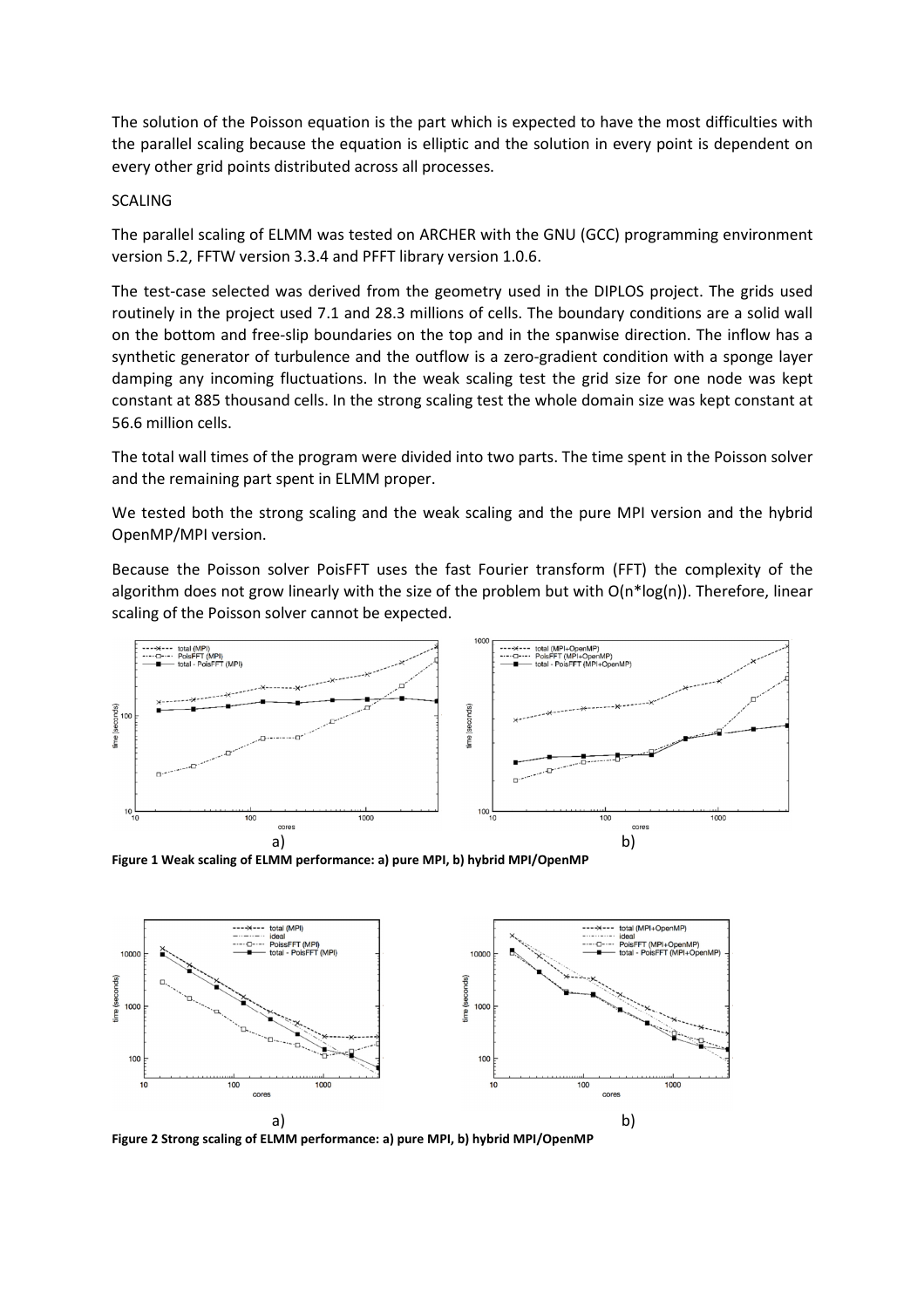The first point one can immediately notice in Figures 1 and 2 is that the hybrid version of the Poisson solver is much slower than the pure MPI one for small number of nodes. For these boundary conditions the whole FFT work is done inside a single call to the distributed 3D FFT routine from the PFFT library. The authors of this library was able to demonstrate good weak scaling of the pure MPI version PFFT up to 65 thousands of cores. We were not able to replicate this result on ARCHER and PFFT stops to scale well sooner in our configuration.

One can also see that the Poisson solver always becomes the dominant part of the whole solution time at certain number of CPU cores. The ELMM without the Poisson solver scales better than the Poisson solver. The weak scaling of this part is almost flat for the pure MPI version (Fig. 1a, full line).

In Fig. 2a) one can see that the pure MPI version of PoisFFT stops to scale completely at 1024 cores while the hybrid version wall-clock time still decreases at 4096 cores where it becomes faster than the MPI version. In the weak scaling test the hybrid version of PoisFFT starts as being much slower than the pure MPI version, but the solution time grows more slowly with increasing the number of the CPU cores.

It is expected the hybrid parallelism will be even more extensively employed when new types of accelerators coming to the largest supercomputers will be used for computations. For present type of computer nodes used in ARCHER the overhead of using threads in addition to MPI and the additional synchronizations associated with that are expected to slower the code in comparison with the pure MPI approach for moderate numbers of nodes.

# Results of WP1.2

The attempt of the assigned EPCC staff to develop the parallel I/O feature was unsuccessful. The number of the files can still be decreased by a factor of 12 or 24 when using the hybrid parallelization which uses a smaller number of MPI processes.

## Results of WP2.1

The one-way nesting procedure required preparation of a new Fortran module which collected the information about the grids of all other domains and individual processes of those domains. After introduction of this module every process has the following data about each domain: the dimensions in each direction, number of cells in each direction and their coordinates, whether that domain is an inner or an outer domain for the current domain. Similar data are also collected about individual processes within each domain and in addition to them also the MPI ranks of each remote process.

This gathering of information is necessary, because the domains can be organized freely in a hierarchical tree. The original outer boundary can contain one or more inner domains. Each of these inner domains can have one or more inner domains themselves.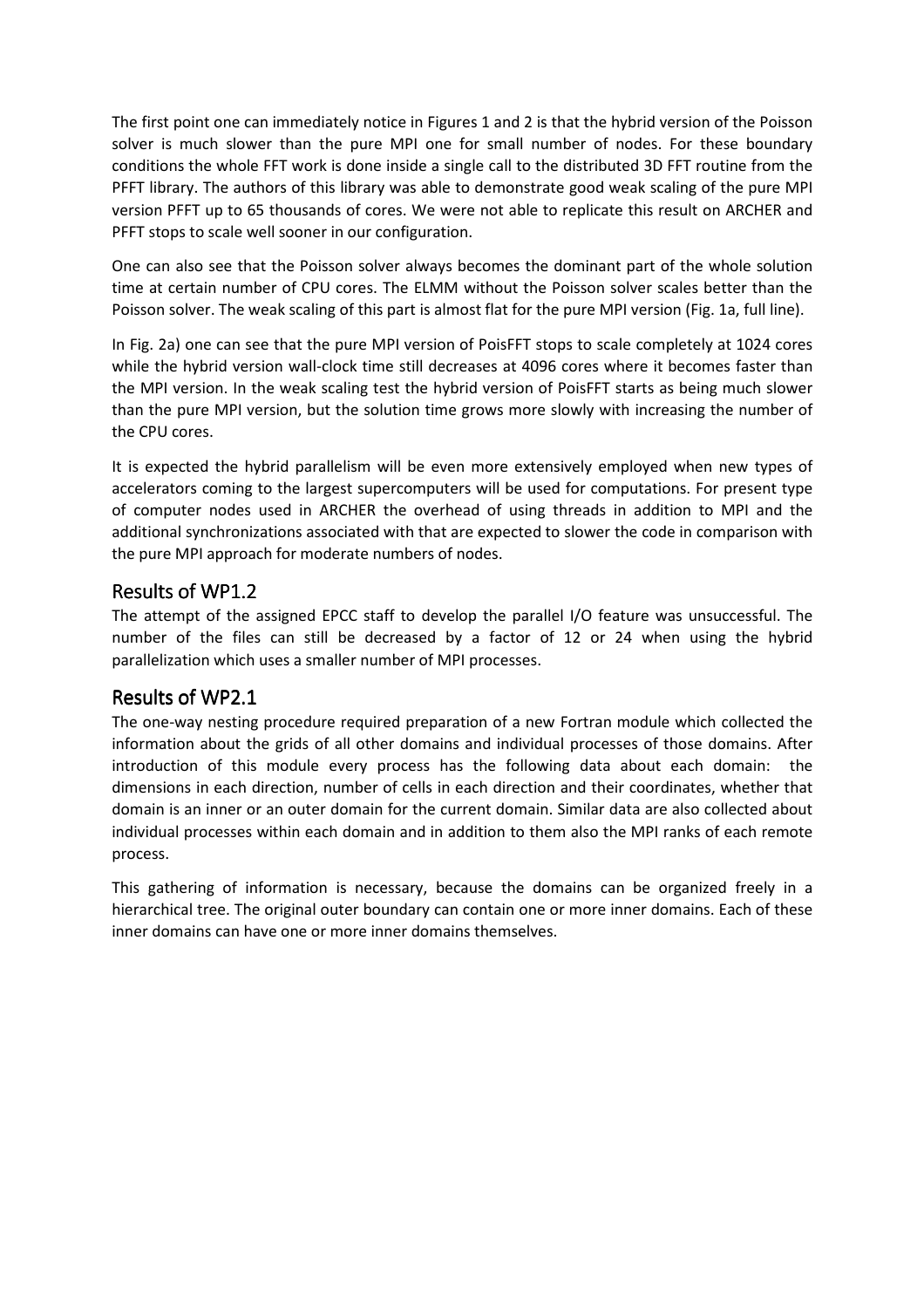

**Figure 3 An outer domain and a nested inner domain.** 

An important limitation, made to greatly simplify the coding, is that each process in any inner domain must have just one parent process in the outer domain. This poses a limitation on how we can divide the domains into individual processes and limits the possible locations for inner domain boundaries somewhat. The hybrid parallelism developed in WP1.1 brings some additional freedom because the same number of cores can be utilized with various numbers of MPI processes depending on the number of OpenMP threads per process.

Another limitation, but common in nesting approaches, is that every cell of any outer domain must be equally divided into a fixed number of cells in the inner domain. That also implies that the boundary of an inner domain must lie on a boundary between cells of the outer domain. Currently the grid refinement ratio must be equal in all three directions. The ratio is a positive integer number chosen by the user in the configuration file and can differ between individual inner domains.



**Figure 4 A flow around an airfoil. The outer domain outside enables a turbulent inflow field with a small blockage and the inner domain brings the required resolution near the object.** 

Each inner domain can have one or more nesting boundary conditions and classical boundary conditions in the domain boundary. On nesting boundaries the boundary conditions are determined from the flow variables and their tendencies from the last time-stop on the outer domain. The fields are interpolated on the denser grid. The tendencies are used to extrapolate the fields in time.

Optionally, the boundary surface itself is accompanied by another layer of cells (buffers) where nudging is used to force the fields inside the inner domain, but close to the boundary, to become close to the outer domain values at that position. It can be viewed as a force acting in the inner domain close to the boundaries always forcing the inner flow to match the outer flow.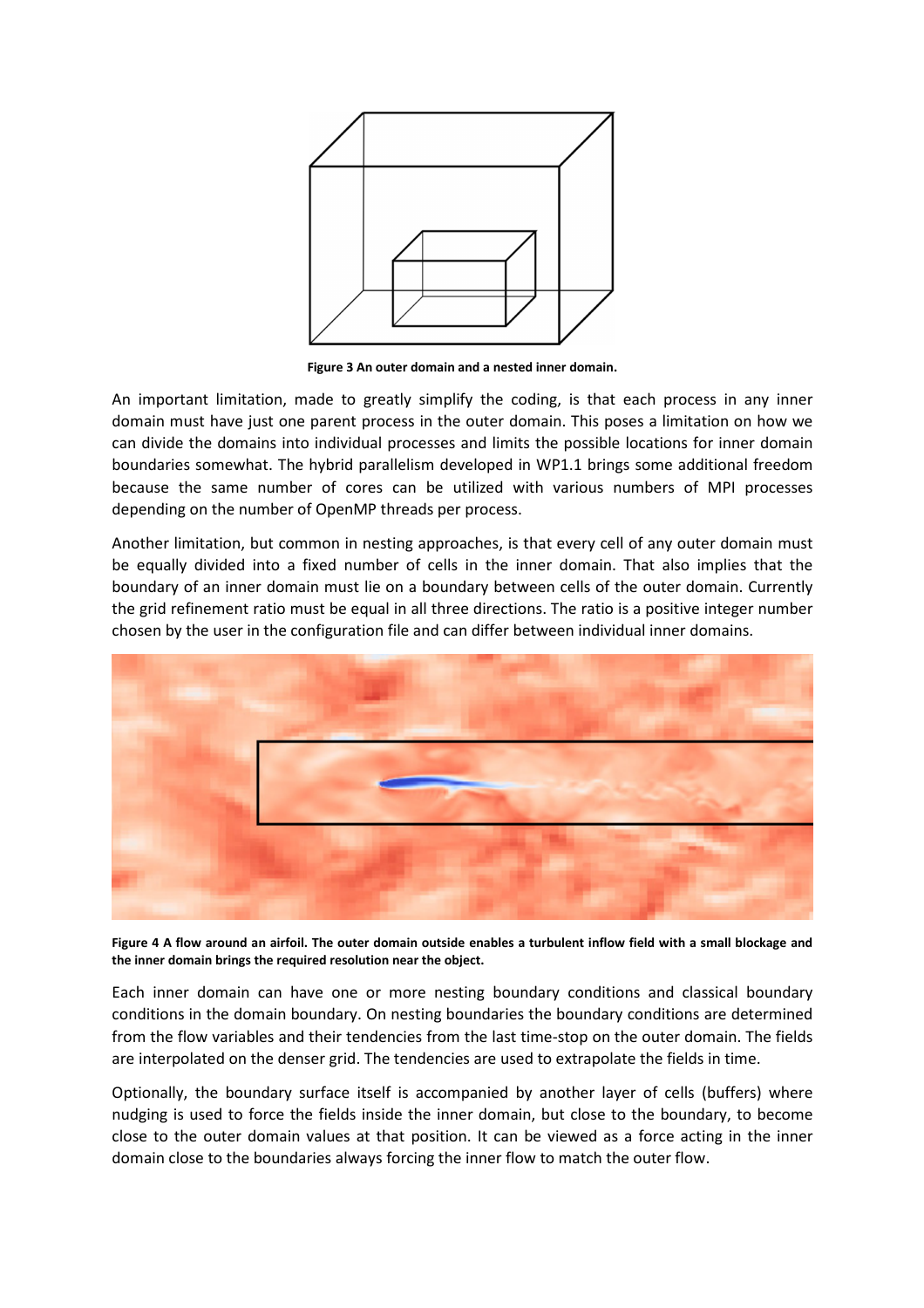It is possible to prepare an inner domain which only has one nesting boundary at inflow. That way one can use the nesting capability for generating turbulent inflow by the recycling method.

It was found out that the coarser flow field interpolated on the inner domain boundaries is missing small scales in the flow which are not resolved by the outer grid, but should be represented by the inner grid. These scales can develop themselves by the turbulent decay of the larger scales but our tests revealed this can take too much time and can affect the inner domain solution relatively far from the boundary. We developed a method in which we employ the synthetic turbulence generator (Xie and Castro, 2008), traditionally used to generate the complete synthetic flow field, to generate the missing small scales. This method was successfully tested on a plane channel flow (Fig. 5).



**Figure 5 Temporal spectra of turbulent fluctuations in grid nesting. a) Theoretical spectra of two LES simulations with different grid resolutions. b) Temporal spectrum of the u velocity component close to the inflow nesting boundary in a plane channel with grid refinement ratio 1:5. Red line – the outer domain spectrum, greed line – inner domain spectrum if only interpolation from the outer domain is used, blue line – interpolation and a synthetic generator of the small scales of turbulence, magenta line – theoretical scaling in the inertial range.** 

## Results of WP2.2

The two-way nesting procedure was developed to enable the feedback of the high resolution solution from the inner domain on the outer grid. It was implemented in the following way:

- 1. At the end of the predictor step of the momentum equation in the nth time-step of the inner domain and in every time-step of the outer domain the inner domain fields are filtered onto the grid of the outer domain and sent to the outer domain.
- 2. The outer domain will copy the values of the filtered field into its grid and replace the current values. It replaces the values only inside the fluid, i.e. only outside of obstacles and outside of the regions which serve as a source of the boundary nudging buffers in the inner domain (see the description of the one-way nesting above).
- 3. New boundary conditions are computed based on the new fields' values.
- 4. The Poisson equation is solved with the divergence of the current velocity field to project the velocity field to a non-divergent velocity field. New pressure field is computed in this step.

The importance and impact of using two-way nesting and the implications of it to the accuracy of LES simulations is still an open research problem. An illustration of its usefulness is the use of nested grids which include a scalar source. The nested grid allows to resolve the scalar source and the dispersion in its vicinity in high resolution and the large outer grid allows to simulate the dispersion of the scalar to a large distance. The example in Fig. 6 is computed using three nested domains with grid refinement ratio 2x. The use of two-way nesting allowed to perform this simulation on a 4-core CPU workstation in a few hours. A domain of the horizontal size of the present middle domain and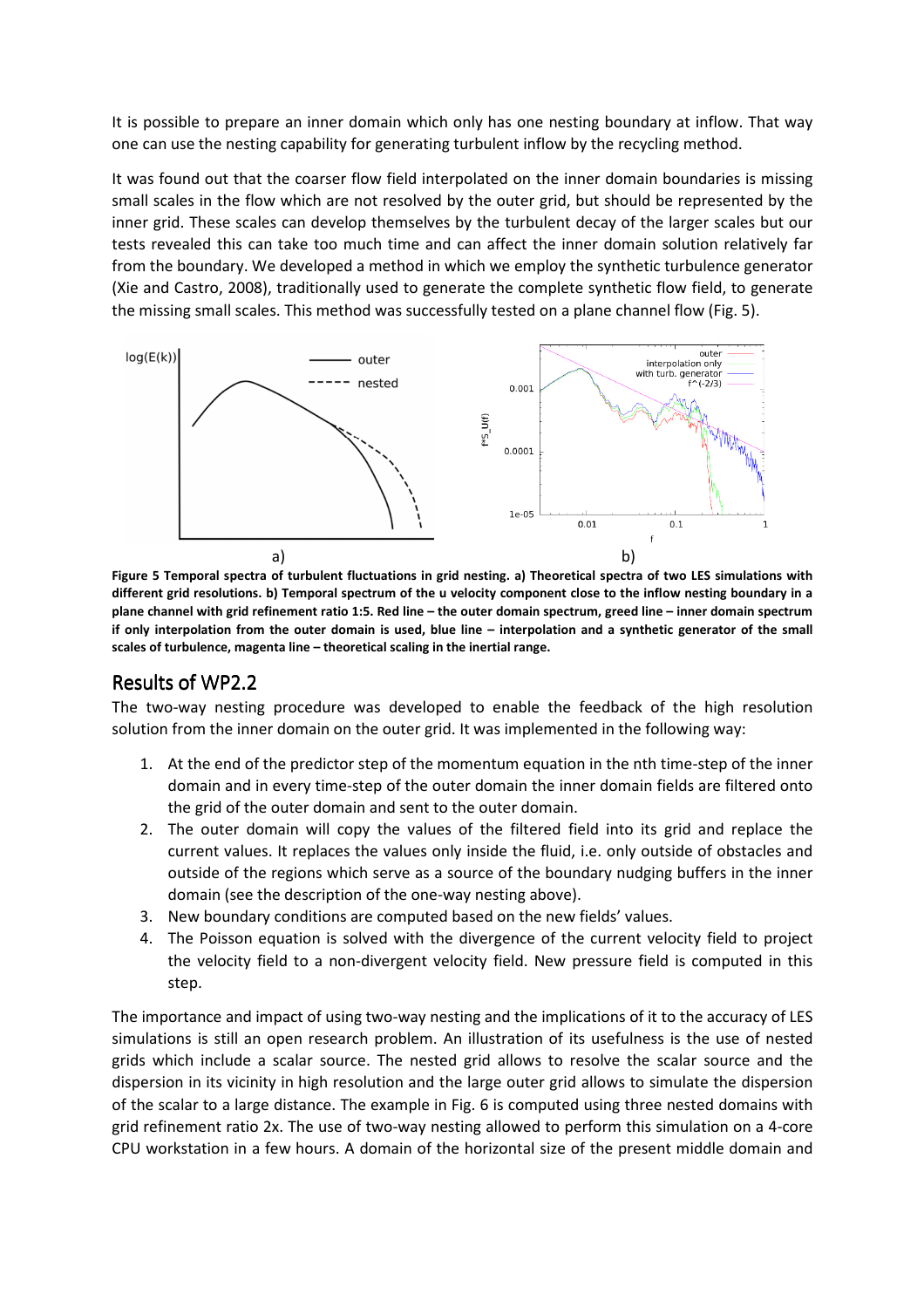vertical size of the present outer domain already required 24 ARCHER nodes for our previous simulations in high resolution used for the current innermost domain.

Application of two-way nesting in large eddy simulation is still an area of active research and there are still issues to be solved. For example, we identified that the interpolation from the outer grid to the inner grid will reduce the turbulent kinetic energy on the inner grid between the outer grid points. This effect is explained and quantified by Veers (1988), although not in the context of grid nesting and LES. The missing turbulent kinetic energy can then also effect the outer domain through the two-way nesting. It could be added back using the synthetic turbulence generator, but the amount required varies strongly from point to point and depends on quantities not easily available, like point-to-point correlations. This will be one of the directions of future research.



**Figure 6 Instantaneous concentration isocontours from point source dispersion with the source located within the urban canopy layer. This geometry is used within the DIPLOS project (EPSRC). Two-way nesting of scalar concentration was used. The source injects the scalar to the innermost domain only, the outer domains receive the scalar concentration by the two-way nesting. Domain size 48** *h* **x 48** *h* **(***h* **is the building height). Domain resolutions 4 cells/** *h***, 8 cells/***h* **and 16 cells/***h***. a) Detail of the nested domains, different smoothness of the isocontour in different levels of nesting is apparent. b) The complete plume.** 

# **CONCLUSION**

The LES code ELMM has been improved in several ways within the project. The single node performance was improved by several optimizations in the most intensive loops. The MPI data exchange between neighbouring processes was translated to non-blocking MPI communication and the number of necessary synchronizations reduced. The hybrid OpenMP/MPI parallelization was introduced. It enables higher flexibility in choosing the grid distribution between processes, but is slower for small numbers of CPUs. This difference diminishes for large CPU counts (Fig. 2).

One-way and two-way nesting were developed as new features of the code. This brings the possibility to simulate very large domains in affordable resolution and smaller domains in high resolution. The configuration is very flexible and can be also used for creating recycling inflow boundary conditions and similar configurations. The synthetic turbulence generator has been demonstrated to be effective for producing small-scale turbulence in the inner domain that is not resolved on the outer grid.

The code has been demonstrated to simulate domains much larger than the neighbourhood scale ( $\sim$ 1km) and has a potential to simulate domains of size  $\sim$  10 km.